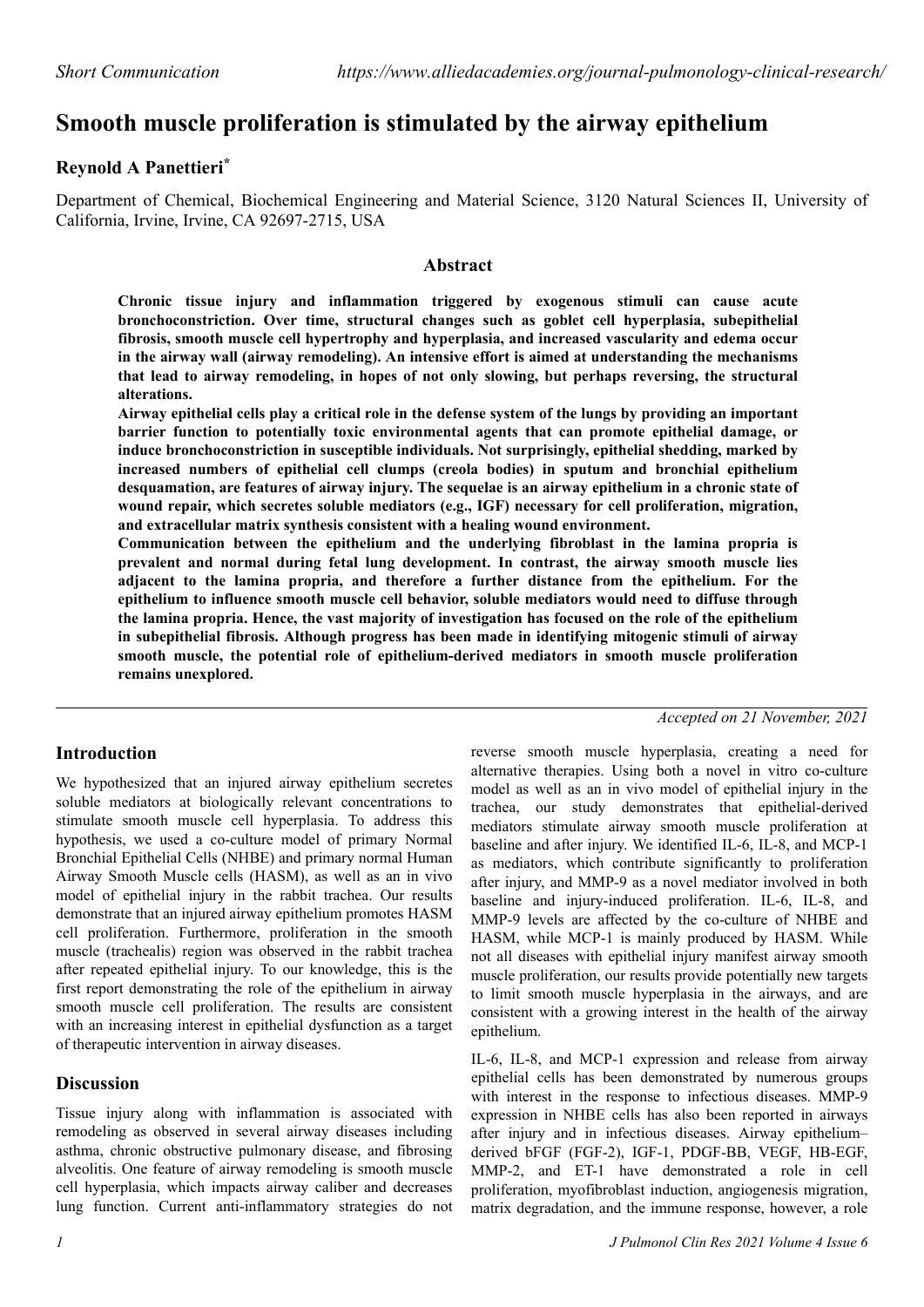in airway smooth muscle proliferation has not been demonstrated. During epithelial injury, the absence of neighboring cells at the wound edge and hence loss of tight junctions can activate mechanosensors present on the cell surface. The mechanical signals are converted into a chemical response via site-specific integration with signal-transducing molecules (e.g., MAPK) that initiate a cascade of signaling events within the cells to release cytokines and chemokines.

Mitogenic stimuli for human airway smooth muscle include polypeptide growth factors (e.g., EGF), plasma-derived or inflammatory cell–derived mediators (e.g., spingosine-1 phosphate), reactive oxygen species, and components of the extracellular matrix (e.g., collagen), stretch, as well as contractile agents. Growth factors activate intrinsic Receptor Tyrosine Kinase (RTK) activity, whereas contractile agonists are linked to heterotrimeric guanosine triphosphate–binding proteins (GPCR proteins), and proinflammatory cytokines signal through glyocoprotein complexes to stimulate airway smooth muscle proliferation. PI3K and MAPK are the major transduction pathways for the RTK, GPCR, or cytokinestimulated proliferation of HASM. Since specific inhibitors to MAPK, PI3K, and Gi pathways significantly reduced proliferation of HASM in EUS and EIS, we infer that the epithelium stimulates smooth muscle cell proliferation through multiple pathways used by growth factors, contractile agonists, and/or inflammatory cytokines. Furthermore, the proliferation of HASM on co-culture with the NHBE is sensitive to dexamethasone. Previous studies have demonstrated that selective growth factor–induced proliferation of HASM is not dexamethasone sensitive. This is consistent with our observations that MMP-9, IL-6, IL-8, and MCP-1 from the epithelium contribute to the proliferative response of the smooth muscle cells.

## **Methods**

Levels of IL-6 and IL-8 are increased in asthmatic bronchoalveolar lavage (BAL) fluid, and an increase in MCP-1 expression in the bronchial epithelium of individuals with asthma has also been noted. IL-6, IL-8, and MCP-1 have been shown to play a role in vascular smooth muscle proliferation; however, there are limited and variable data on their effects on HASM growth. Our study suggests a role of the above inflammatory cytokines in HASM proliferation after epithelial injury.

MMPs are proteolytic enzymes believed to be essential for development, turnover, and degradation of ECM proteins and denatured collagens (also known as gelatins). A role for MMP-9 has been implicated in the re-epithelization (i.e., regrowth of denuded epithelium at the wound site) of wounds. This requires the epithelial cells at the wound edge to lose their cell–cell contacts and migrates across the wound thus, increased MMP-9 levels secreted by the epithelium after injury could impact new tissue growth and cell proliferation.

Elevated levels of MMP-2 and MMP-9 have been observed in BAL fluid and induced sputum of subjects with asthma. A role for MMPs in smooth muscle proliferation remains unclear.

Evidence suggests that HASM require MMP-2 for the proliferative response to mitogens; however, although MMP-2 was present in our system and thus may contribute to smooth muscle proliferation in our model, there were no significant changes in levels of MMP-2 after co-culture or epithelial injury (Figure E4). In other words, MMP-2 may be necessary but not sufficient to stimulate HASM in our in vitro system. For example, MMP-9 can be activated by MMP-2.

We also demonstrated that chemical inhibition and silencing of MMP-9 expression significantly abrogated the epitheliumdependent increase in smooth muscle proliferation both at baseline and after injury. The silencing as observed in is transient and the MMP-9 levels start creeping back to normal after 8 days, as assessed by zymography. However, there is significant decrease in HASM proliferation at Day 8 in the silenced versus unsilenced co-culture. Interestingly, we did not detect any active MMP-9 by gelatin zymography. This observation may be due to rapid consumption; however, enzyme activity is also possible before the propeptide is cleaved using chaotropes.

The exact mechanism by which MMP-9 stimulates smooth muscle proliferation remains unclear. One possible pathway could include the activation of mitogenic signaling pathways by activating latent or matrix-bound growth factors. Alternatively, MMPs may cleave and thus directly activate GPCRs such as the protease activated receptors (PARs). GPCR agonists (e.g., thromboxane A2, prostaglandin D2) have been shown to influence HASM proliferation; however, their levels did not change significantly in our co-culture model (data not shown).

Epithelial-derived mediators must diffuse through the lamina propria to reach the airway smooth muscle. The extracellular matrix of the lamina propria contains numerous binding sites for epithelial-derived proteins including proteoglycans, fibrin, fibronectin, and collagen. These features of the diffusion pathway are not part of our in vitro model. In addition, our in vitro model does not incorporate inflammatory cells, which can migrate to the source of injury, or other stromal cells (e.g., fibroblasts), both of which are potential sources of mediators such as MMP-9. Thus, we developed an in vivo model of epithelial injury in the rabbit trachea. We mimicked the injury pattern by repeatedly denuding the epithelium over an 8-day period. We observed significant proliferation in the smooth muscle region, as indicated by increased Ki67 staining, and also increased MMP-9 levels within the lamina propria as determined by immunohistochemical staining. Our in vivo model does not allow us to identify the specific cellular source of MMP-9 (e.g., epithelium, inflammatory cells such as neutrophils, or stromal cells), or directly link epithelial release of MMP-9 to airway smooth muscle cell proliferation. In fact, the airway smooth muscle has recently been shown to be a significant source of MMP-9 in fatal asthma. Thus, our results do not allow us to quantitatively predict the contribution of epithelial-derived MMP-9 toward airway smooth muscle proliferation in vivo. Nonetheless, our in vivo observations are consistent with our in vitro results that repetitive epithelial injury can increase the release of biologically relevant levels of